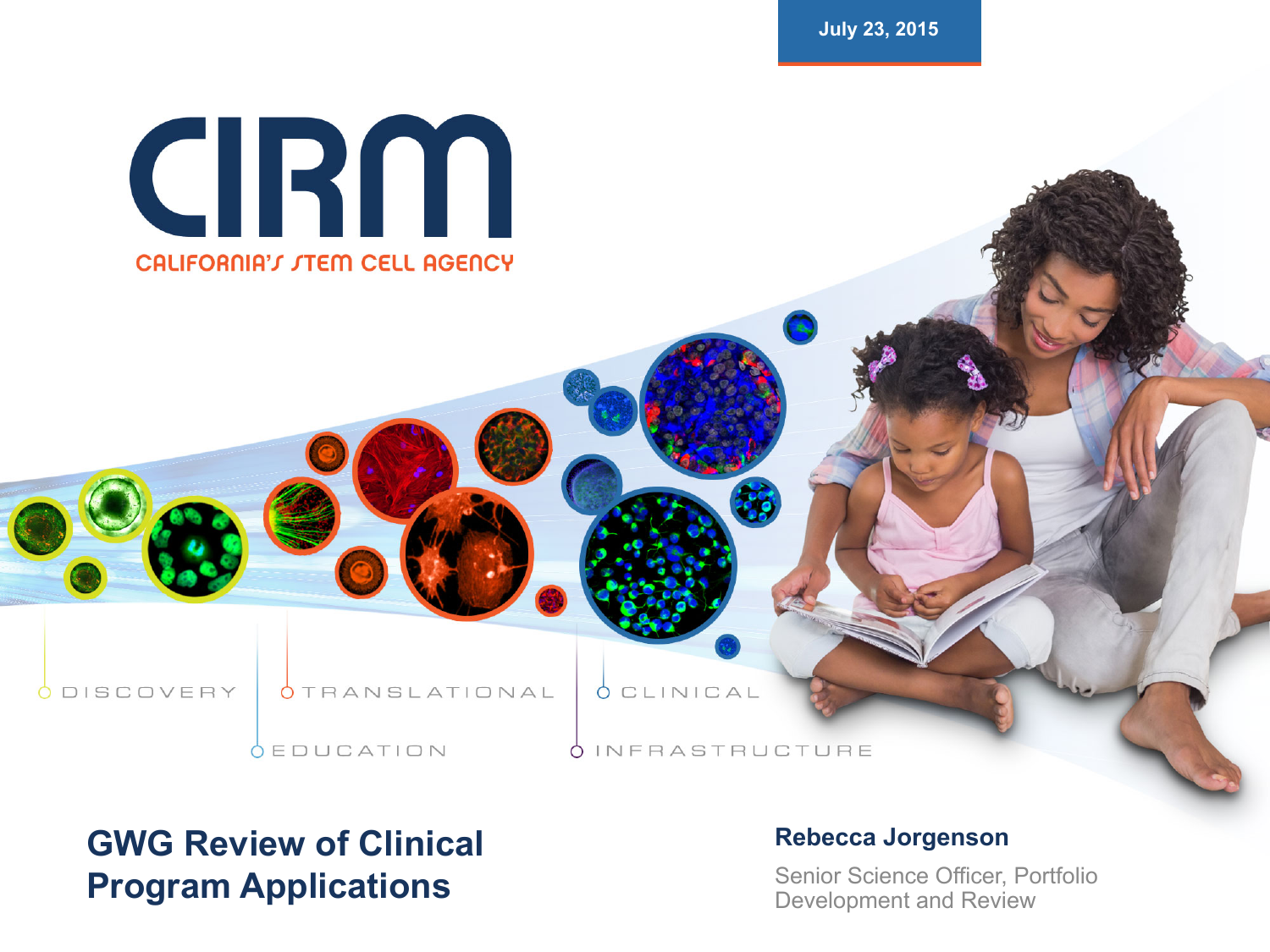### **Clinical Stage Programs**

#### **CLINICAL STAGE**



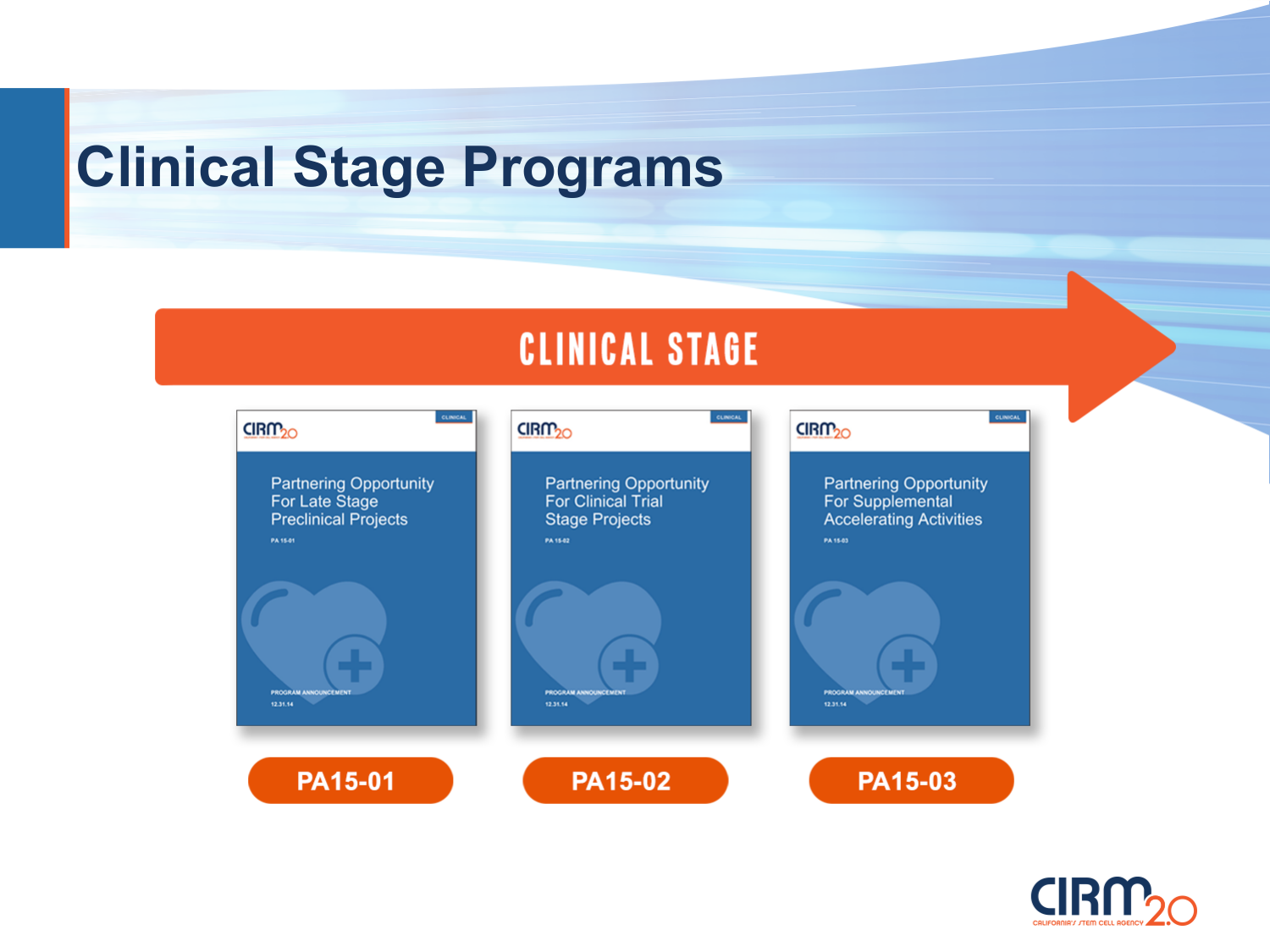### **New Scoring System for 2.0 Applications**

■ Score of "1"

*Exceptional merit and warrants funding.* 

■ Score of "2"

*Needs improvement and does not warrant funding at this time but could be resubmitted to address areas for improvement.* 

■ Score of "3"

*Sufficiently flawed that it does not warrant funding and the same project should not be resubmitted.* 

Applications are scored by all scientific members of the GWG with no conflict.

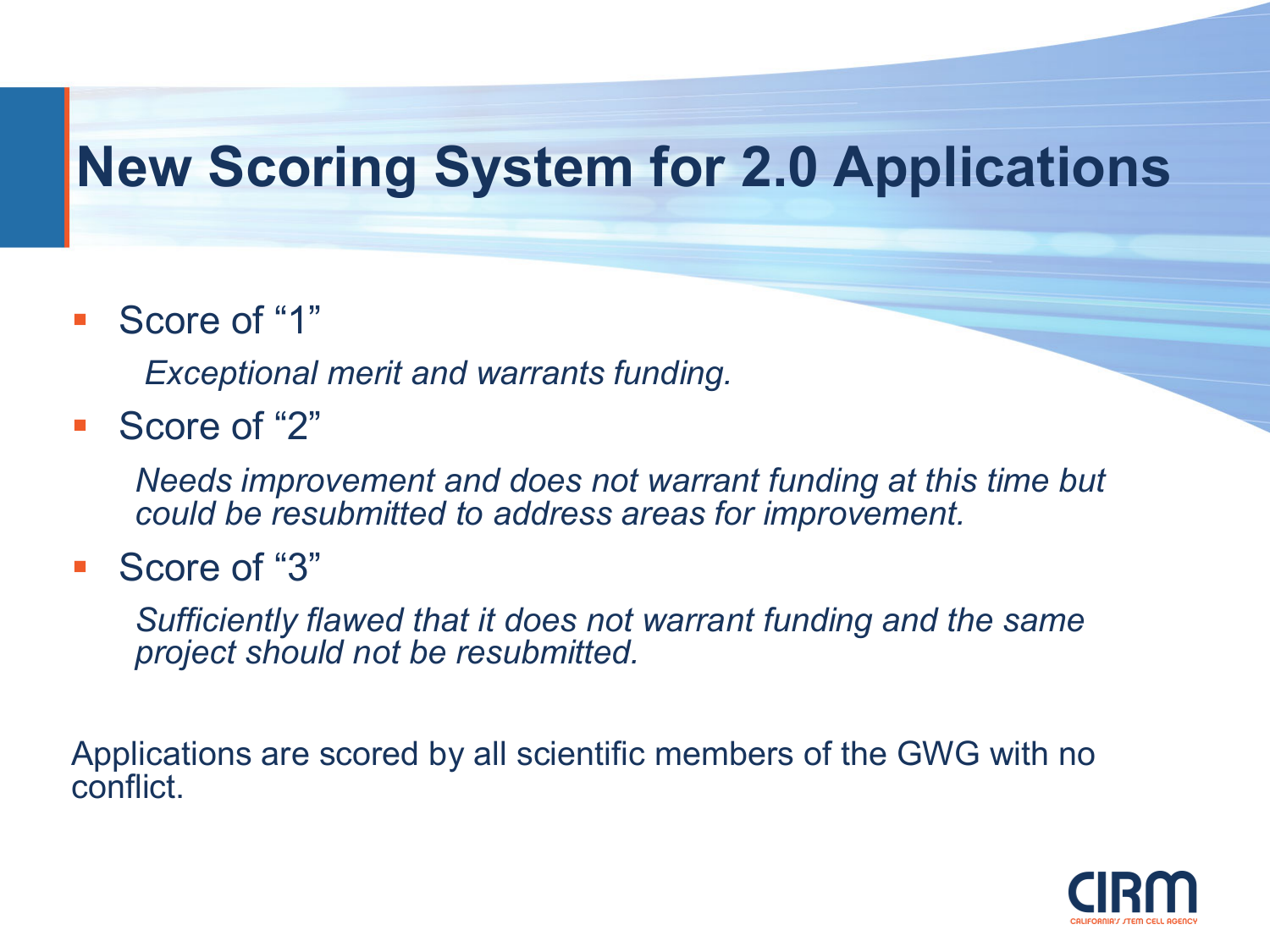# **CTS1-08289: Phase 1 Clinical Trial for AIDS Lymphoma Patients**

**Therapy**: Gene-modified hematopoietic stem cells (HSCs)

**Goal**: Conduct a Ph1 trial of the safety, feasibility, & efficacy of genemodified HSCs to generate HIV resistant immune cells & improve immune function of patients with AIDS-related lymphoma.

#### **Major Proposed Activities:**

- Produce clinical-grade anti-HIV vector and HIV-resistant HSCs.
- Conduct Ph1 clinical trial in AIDS lymphoma patients.
- Evaluate and monitor function of transplanted cells and their effects on HIV.

**Funds Requested**: \$8,521,441

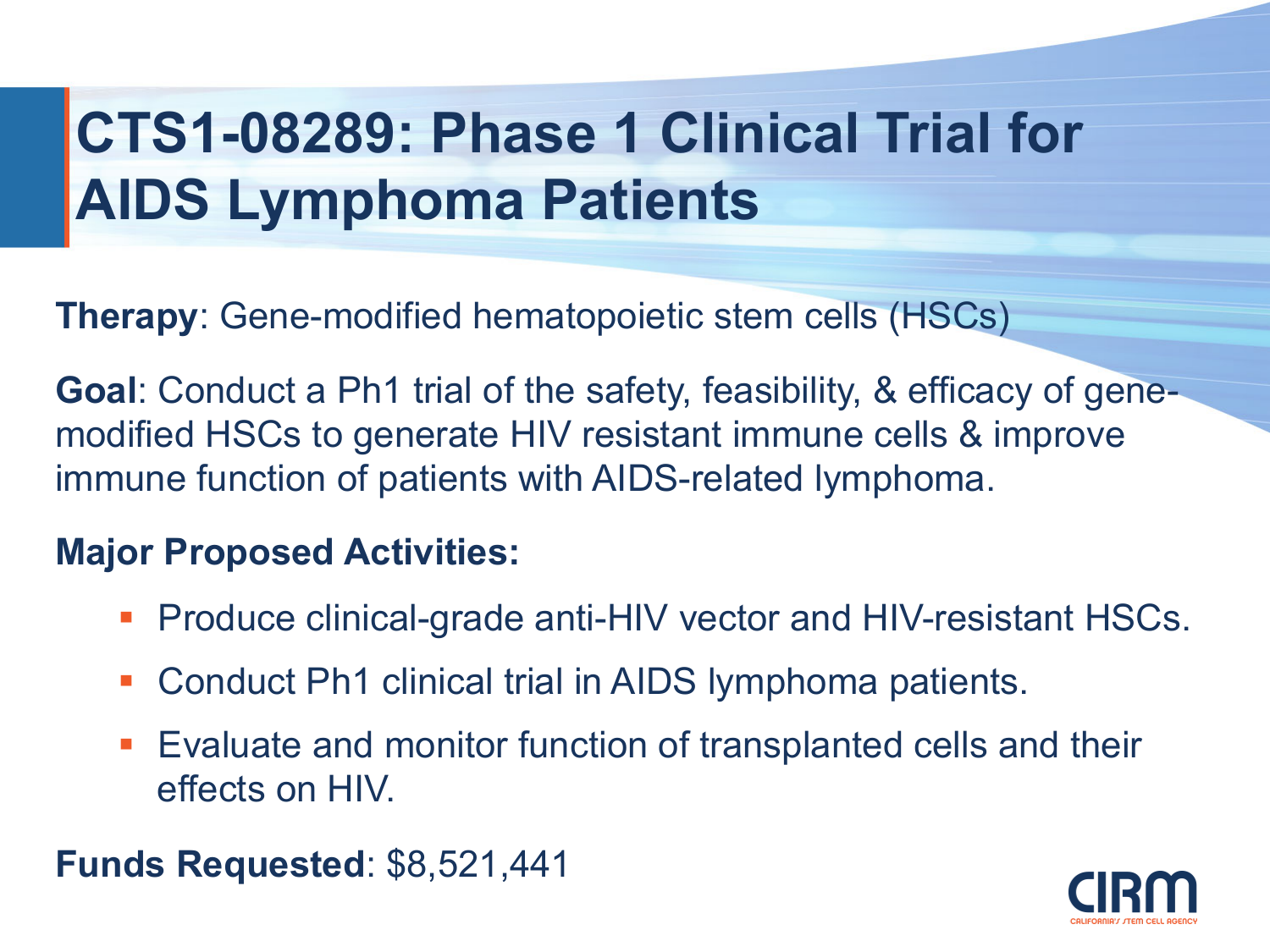# **CTS1-08289: Phase 1 Clinical Trial for AIDS Lymphoma Patients**

**Budget Review:** Pass

**GWG Score: 1** *exceptional merit and warrants funding* 

- § Votes for score of 1: **10**
- § Votes for score of 2: **0**
- § Votes for score of 3: **0**

**CIRM Team Recommendation:** concur with GWG recommendation

**Award Amount**: \$8,521,441

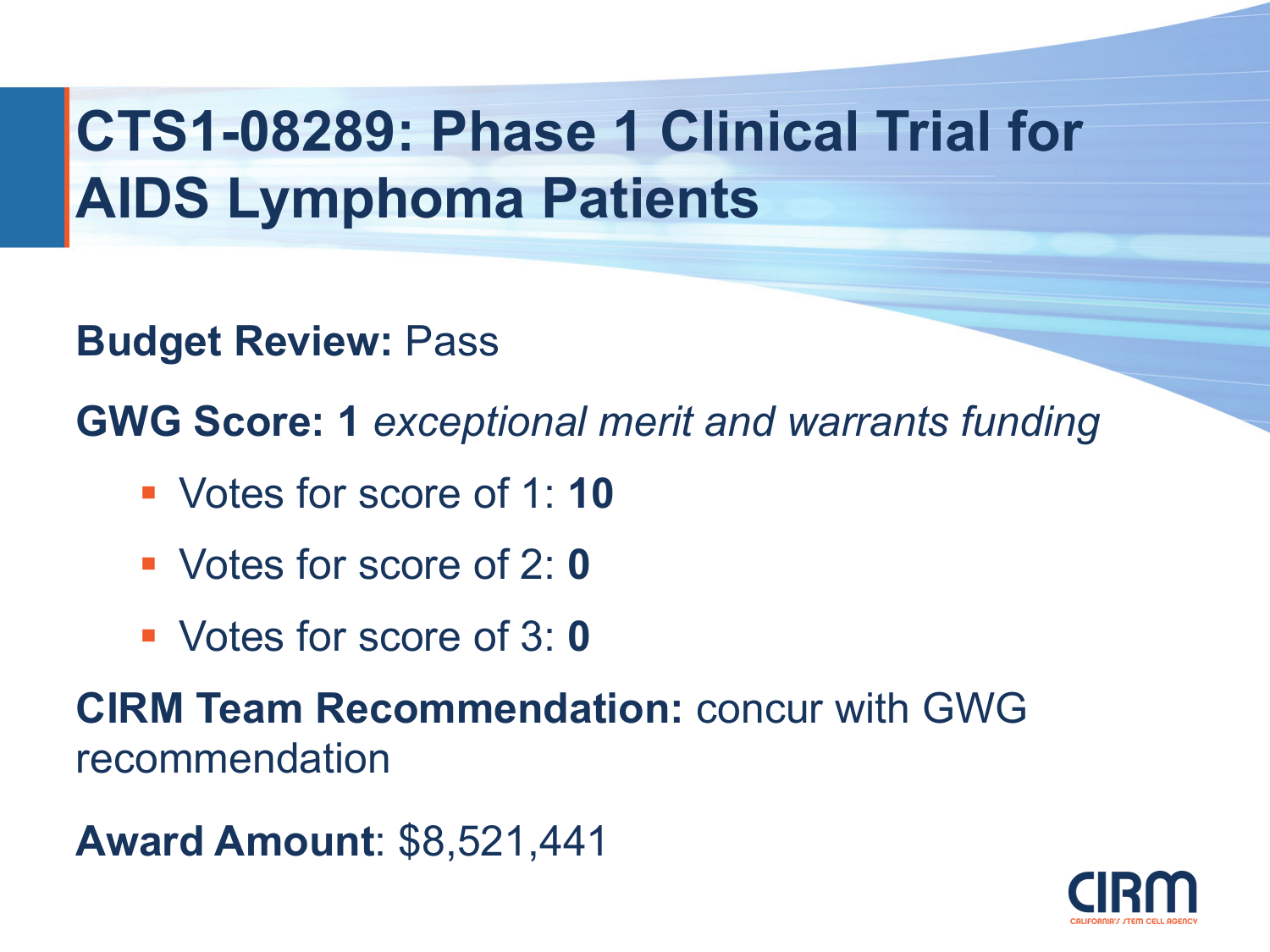# **CTS1-08231: Phase 1/2 Clinical Trial for Chronic Granulomatous Disease**

**Therapy**: Gene-modified hematopoietic stem cells (HSCs)

**Goal**: Conduct a clinical trial to test the safety and efficacy of gene-modified HSCs to replace the patient's cells with genecorrected cells in order to improve immune function.

#### **Major Proposed Activities:**

- Produce patient-specific gene-corrected HSCs.
- Transplant patients with severe XCGD lacking matched donors with autologous cell product.
- Perform two-year follow-up to assess trial end-points.

**Funds Requested**: \$7,402,549 (plus \$4,633,848 co-funding)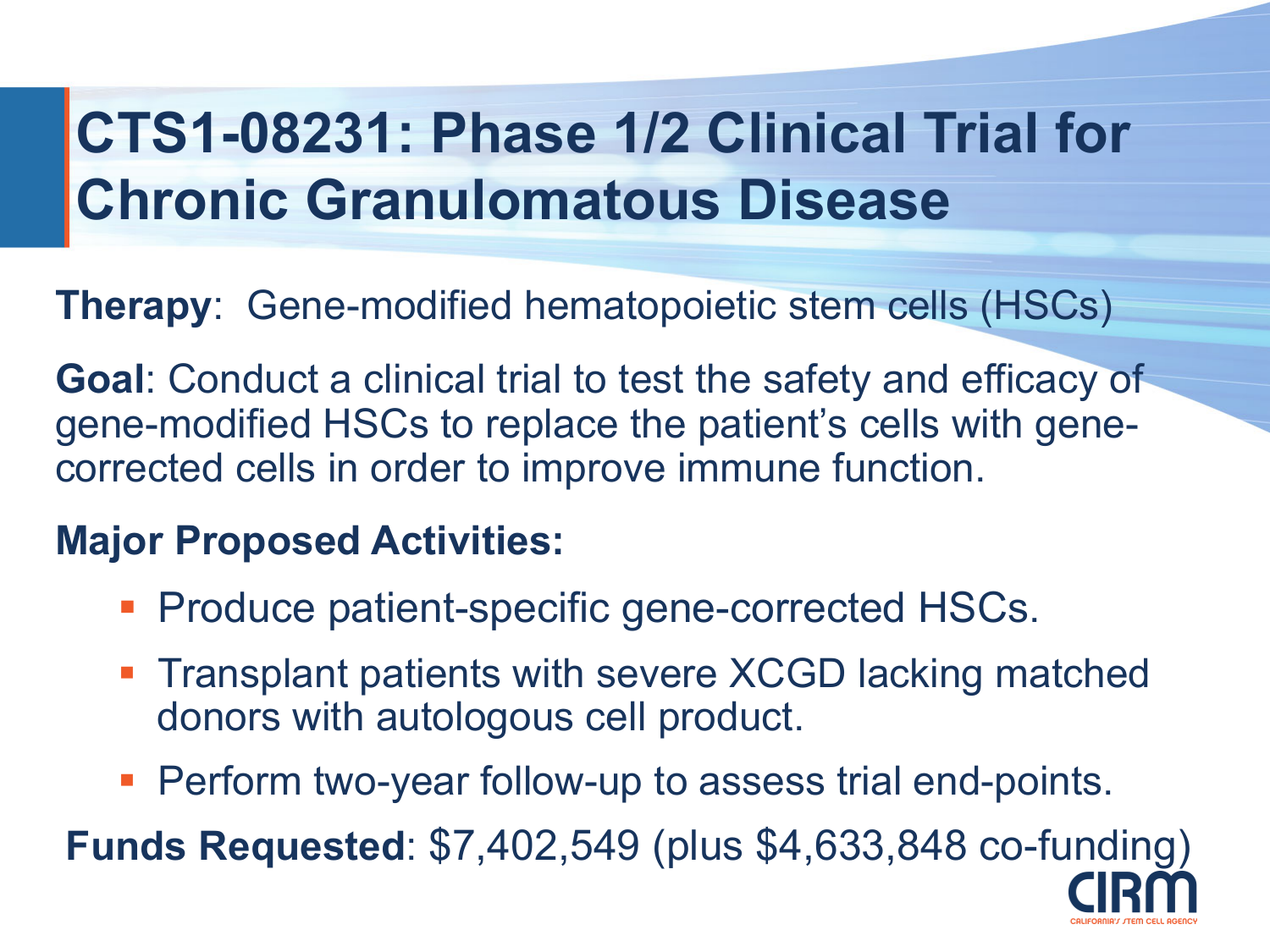# **CTS1-08231: Phase 1 Clinical Trial for Chronic Granulomatous Disease**

**Budget Review:** Pass

**GWG Score: 1** *exceptional merit and warrants funding* 

- § Votes for score of 1: **5**
- § Votes for score of 2: **1**
- § Votes for score of 3: **4**

**CIRM Team Recommendation:** concur with GWG recommendation

**Award Amount**: \$7,402,549

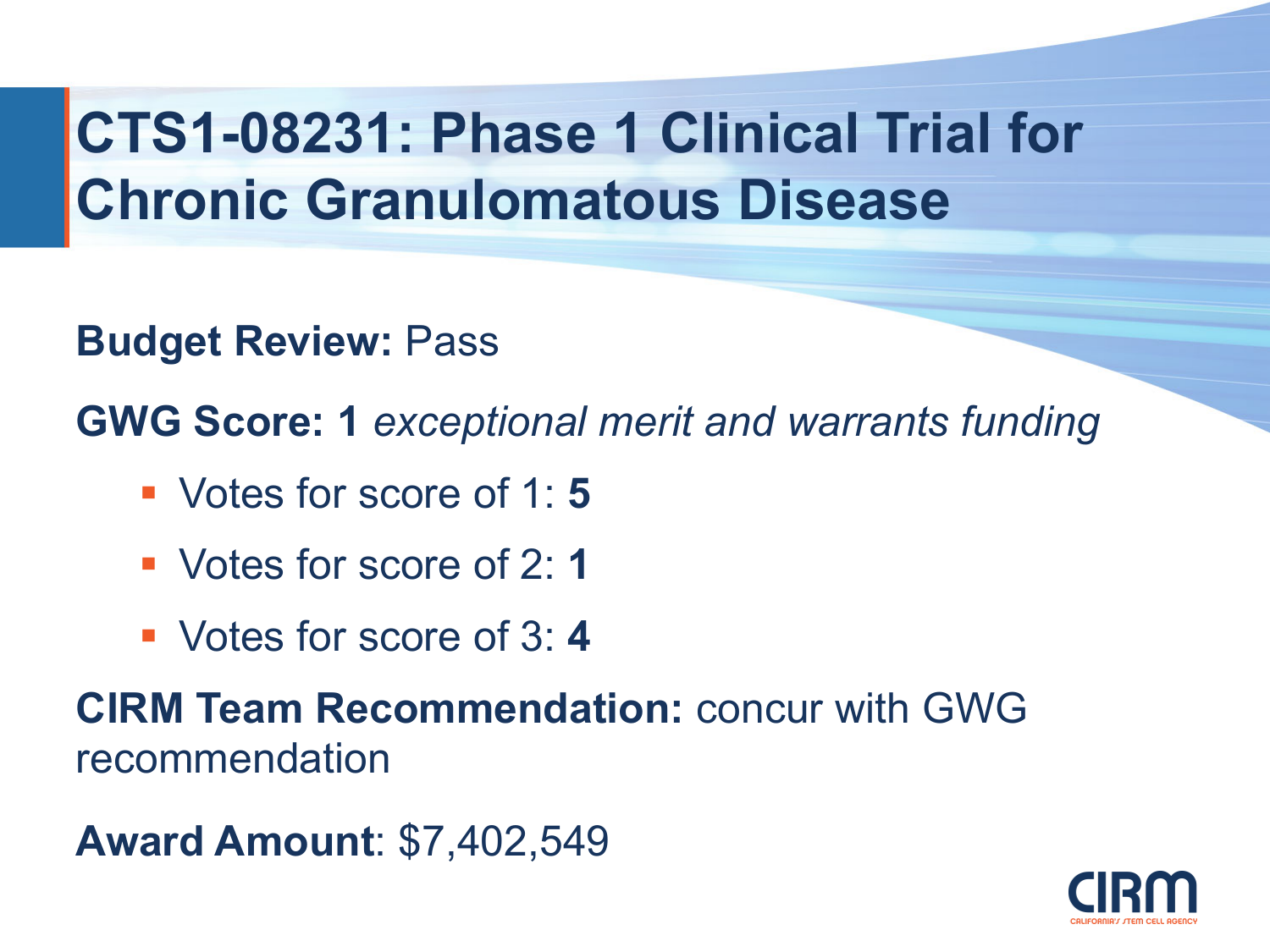### **SAA1-08273: Supplement to Phase 1 Clinical Trial in Chronic Lymphocytic Leukemia (CLL)**

**Therapy**: A monoclonal antibody therapy

**Parent Award:** A Ph1 clinical trial to test the safety, feasibility, and efficacy of the candidate therapeutic (which is proposed to eradicate cancer stem cells) in CLL patients.

**Goal**: Conduct an extension study to administer repeat doses of the candidate therapeutic to patients enrolled in the ongoing Ph1 trial.

#### **Major Proposed Activities:**

- **Produce sufficient antibody for completion of the proposed** extension trial.
- Conduct the proposed extension.

**Funds Requested**: \$2,895,587